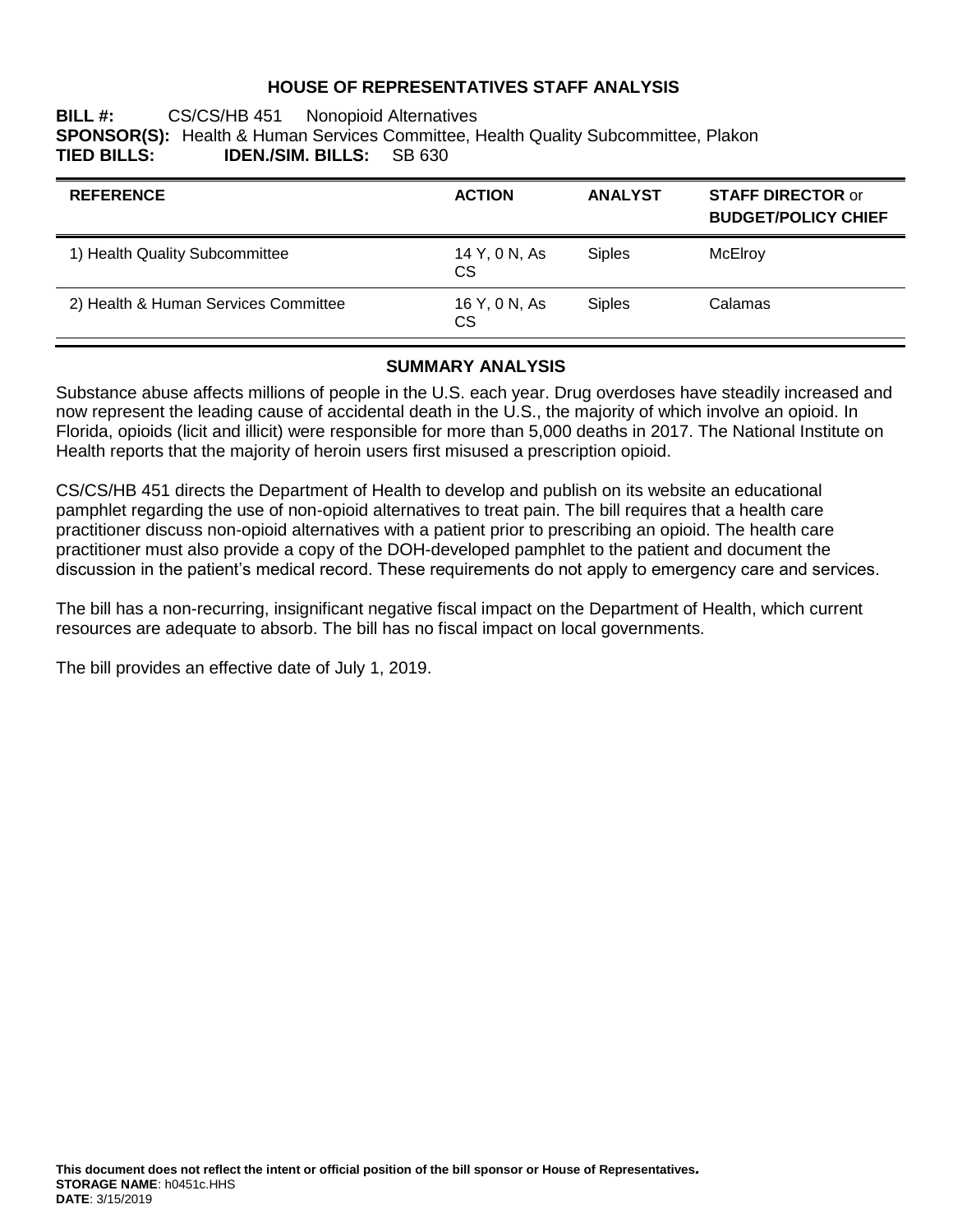### <span id="page-1-1"></span>**FULL ANALYSIS**

## **I. SUBSTANTIVE ANALYSIS**

## A. EFFECT OF PROPOSED CHANGES:

### **Present Situation**

#### Substance Abuse

<span id="page-1-0"></span>Substance abuse refers to the harmful or hazardous use of psychoactive substances, including alcohol and illicit drugs.<sup>1</sup> Substance abuse disorders occur when the chronic use of alcohol or drugs causes significant impairment, such as health problems, disability, and failure to meet major responsibilities at work, school, or home.<sup>2</sup> Repeated drug use leads to changes in the brain's structure and function that can make a person more susceptible to developing a substance abuse disorder.<sup>3</sup> Brain imaging studies of persons with substance abuse disorders show physical changes in areas of the brain that are critical to judgment, decision making, learning and memory, and behavior control.<sup>4</sup>

According to the Diagnostic and Statistical Manual of Mental Disorders, Fifth Edition, a diagnosis of substance abuse disorder is based on evidence of impaired control, social impairment, risky use, and pharmacological criteria.<sup>5</sup> The most common substance abuse disorders in the United States are from the use of alcohol, tobacco, cannabis, stimulants, hallucinogens, and opioids.<sup>6</sup>

#### <span id="page-1-2"></span>*Opioid Abuse*

Opioids are psychoactive substances derived from the opium poppy, or their synthetic analogues.<sup>7</sup> They are commonly used as pain relievers to treat acute and chronic pain. An individual experiences pain as a result of a series of electrical and chemical exchanges among his or her peripheral nerves, spinal cord, and brain.<sup>8</sup> Opioid receptors occur naturally and are distributed widely throughout the central nervous system and in peripheral sensory and autonomic nerves.<sup>9</sup> When an individual experiences pain, the body releases hormones, such as endorphins, which bind with targeted opioid receptors.<sup>10</sup> This disrupts the transmission of pain signals through the central nervous system and reduces the perception of pain.<sup>11</sup> Opioids function in the same way by binding to specific opioid receptors in the brain, spinal cord, and gastrointestinal tract, thereby reducing the perception of pain.<sup>12</sup> Opioids include $13$ :

<span id="page-1-3"></span> $\overline{a}$ 

<sup>&</sup>lt;sup>1</sup> World Health Organization, *Substance Abuse*, available at **http://www.who.int/topics/substance\_abuse/en/** (last visited March 2, 2019).

<sup>2</sup> Substance Abuse and Mental Health Services Administration, *Substance Use Disorders,* available at <http://www.samhsa.gov/disorders/substance-use> (last visited March 2, 2019).

<sup>3</sup> National Institute on Drug Abuse*, Drugs, Brains, and Behavior: The Science of Addiction*, available at

<https://www.drugabuse.gov/publications/drugs-brains-behavior-science-addiction/drug-abuse-addiction> (last visited March 2, 2019).  $4$  Id.

<sup>5</sup> *Supra* not[e 2.](#page-1-0)

 $^6$  Id.

<sup>7</sup> World Health Organization, *Information Sheet on Opioid Overdose*, World Health Organization (Aug. 2018), available at [http://www.who.int/substance\\_abuse/information-sheet/en/](http://www.who.int/substance_abuse/information-sheet/en/) (last visited March 2, 2019).

<sup>8</sup> National Institute of Neurological Disorders and Stroke, *Pain: Hope through Research*, (last rev. Aug. 8, 2018), available at <https://www.ninds.nih.gov/Disorders/Patient-Caregiver-Education/Hope-Through-Research/Pain-Hope-Through-Research> (last visited March 2, 2019).

<sup>9</sup> Gjermund Henriksen, Frode Willoch; *Brain Imaging of Opioid Receptors in the Central Nervous System,* 131 BRAIN 1171-1196 (2007), available at<https://www.ncbi.nlm.nih.gov/pmc/articles/PMC2367693/> (last visited March 2, 2019).

 $10$  Id.  $11 \over 1d$ .

<sup>12</sup> Department of Health and Human Services- Substance Abuse and Mental Health Services Administration, *SAMHSA Opioid Overdose Prevention Toolkit: Facts for Community Members* (2013, rev. 2014) 3, available at

[https://www.integration.samhsa.gov/Opioid\\_Toolkit\\_Community\\_Members.pdf](https://www.integration.samhsa.gov/Opioid_Toolkit_Community_Members.pdf) (last visited March 2, 2019).

**STORAGE NAME**: h0451c.HHS **PAGE: 2** <sup>13</sup> Florida Department of Law Enforcement, Medical Examiners Commission, *Drugs Identified in Deceased Persons by Florida Medical Examiners 2017 Annual Report*, (Nov. 2018), available at [http://www.fdle.state.fl.us/MEC/Publications-and-Forms/Documents/Drugs-in-](http://www.fdle.state.fl.us/MEC/Publications-and-Forms/Documents/Drugs-in-Deceased-Persons/2017-Annual-Drug-Report.aspx)[Deceased-Persons/2017-Annual-Drug-Report.aspx](http://www.fdle.state.fl.us/MEC/Publications-and-Forms/Documents/Drugs-in-Deceased-Persons/2017-Annual-Drug-Report.aspx) (last visited March 2, 2019).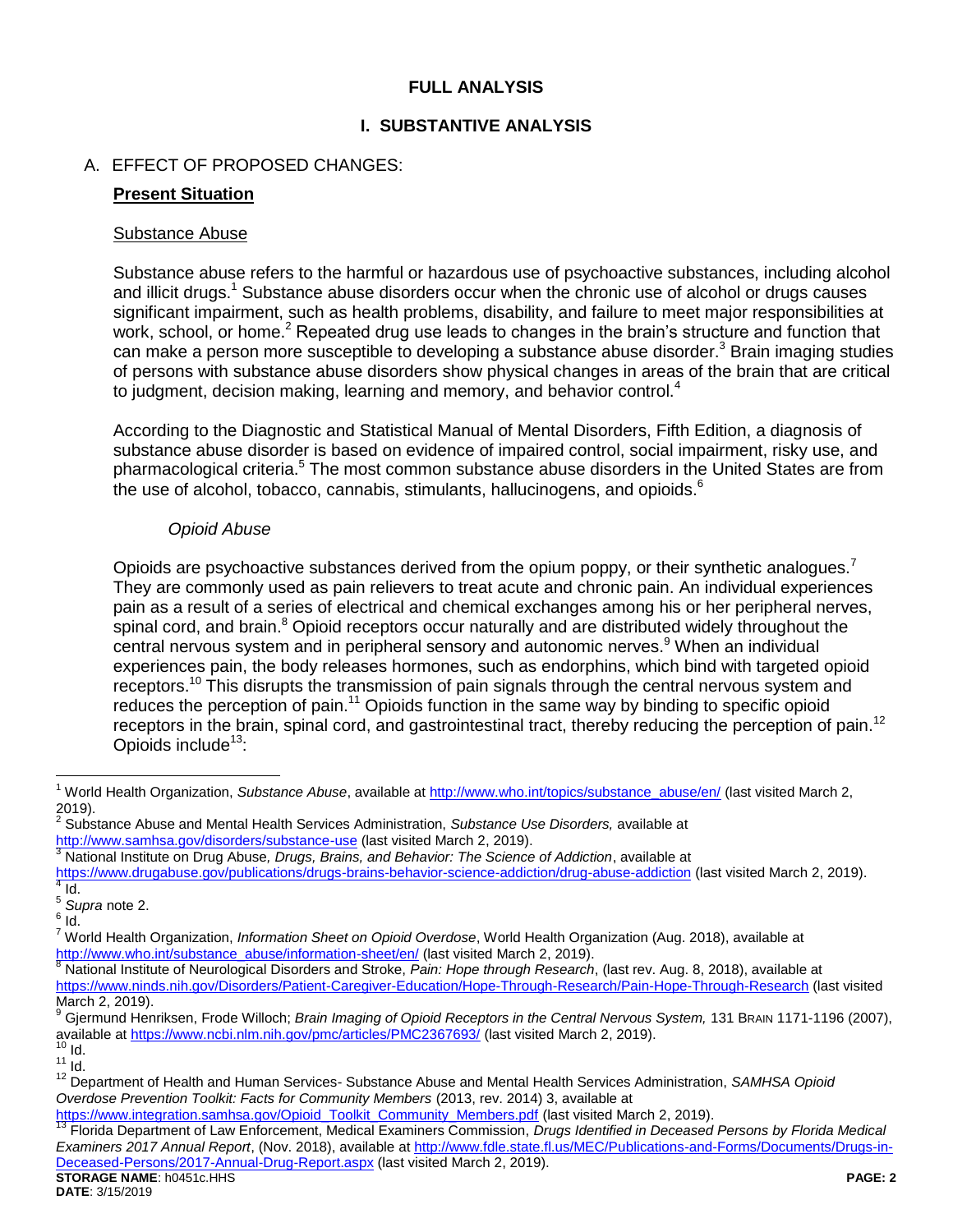- Buprenorphine (Subutex, Suboxone)
- **Codeine**
- Fentanyl (Duragesic, Fentora)
- Fentanyl Analogs
- Heroin
- Hydrocodone (Vicodin, Lortab, Norco)
- Hydromorphone (Dilaudid, Exalgo)
- Meperidine
- Methadone
- Morphine
- Oxycodone (OxyContin, Percodan, Percocet)
- Oxymorphone
- Tramadol

Opioids are commonly abused, with an estimated 15 million people worldwide suffering from opioid dependence.<sup>14</sup> Opioids can create a euphoric feeling because they affect the regions of the brain involved with pleasure and reward, which can lead to abuse.<sup>15</sup> Continued use of these drugs can lead to the development of tolerance and psychological and physical dependence.<sup>16</sup> This dependence is characterized by a strong desire to take opioids, impaired control over opioid use, persistent opioid use despite harmful consequences, a higher priority given to opioid use than to other activities and obligations, and a physical withdrawal reaction when opioids are discontinued.<sup>17</sup> Nearly 80 percent of people who use heroin first misused prescription opioids.<sup>18</sup>

An overabundance of opioids in the body can lead to a fatal overdose. In addition to their presence in major pain pathways, opioid receptors are also located in the respiratory control centers of the brain.<sup>19</sup> Opioids disrupt the transmission of signals for respiration in the identical manner that they disrupt the transmission of pain signals. This leads to a reduction, and potentially cessation, of an individual's respiration. Oxygen starvation will eventually stop vital organs like the heart, then the brain, and can lead to unconsciousness, coma, and possibly death.<sup>20</sup> Within three to five minutes without oxygen, brain damage starts to occur, soon followed by death. $^{21}$  However, this does not occur instantaneously as people will commonly stop breathing slowly, minutes to hours after the drug or drugs were used. $^{22}$ An opioid overdose can be identified by a combination of three signs and symptoms referred to as the "opioid overdose triad": pinpoint pupils, unconsciousness, and respiratory depression.<sup>23</sup>

The drug overdose death rate involving opioids has increased by 200% since 2000 and has now become the leading cause of accidental deaths in the United States.<sup>24</sup> Opioid-involved overdoses

**STORAGE NAME**: h0451c.HHS **PAGE: 3** [http://www.cdc.gov/mmwr/preview/mmwrhtml/mm6450a3.htm?s\\_cid=mm6450a3\\_w](http://www.cdc.gov/mmwr/preview/mmwrhtml/mm6450a3.htm?s_cid=mm6450a3_w) (last visited March 12, 2018).

 $\overline{a}$ <sup>14</sup> *Supra* not[e 7.](#page-1-1)

<sup>15</sup> National Institute on Health, National Institute on Drug Abuse, *Which classes of Prescription Drugs are Commonly Misused?* (rev. Aug. 2016), available at [https://www.drugabuse.gov/publications/research-reports/misuse-prescription-drugs/which-classes](https://www.drugabuse.gov/publications/research-reports/misuse-prescription-drugs/which-classes-prescription-drugs-are-commonly-misused)[prescription-drugs-are-commonly-misused](https://www.drugabuse.gov/publications/research-reports/misuse-prescription-drugs/which-classes-prescription-drugs-are-commonly-misused) (last visited March 2, 2019).

<sup>16</sup> *Supra* not[e 9.](#page-1-2)

<sup>17</sup> *Supra* not[e 7.](#page-1-1)

<sup>18</sup> National Institute on Health, National Institute on Drug Abuse, *Prescription Opioids and Heroin*, (rev. Jan. 2018), available at https://www.drugabuse.gov/publications/research-reports/relationship-between-prescription-drug-heroin-abuse/prescription-opioid-userisk-factor-heroin-use (last visited March 2, 2019).

<sup>19</sup> K.T.S. Pattinson, *Opioids and the Control of Respiration*, BRITISH JOURNAL OF ANAESTHESIA, Volume 100, Issue 6, pp. 747-758, *available at* <http://bja.oxfordjournals.org/content/100/6/747.full> (last visited March 2, 2019).

<sup>20</sup> Harm Reduction Coalition*, Guide to Developing and Managing Overdose Prevention and Take-Home Naloxone Projects* (Fall 2012), <http://harmreduction.org/wp-content/uploads/2012/11/od-manual-final-links.pdf> (last visited March 2, 2019).

Id. at 9.

 $22$  Id. at 9.

<sup>23</sup> *Supra* not[e 7.](#page-1-1)

<sup>24</sup> Centers for Disease Control and Prevention, *Increases in Drug and Opioid Overdose Deaths – United States, 2000-2014,* Morbidity and Mortality Weekly Report (MMWR) 64(50); 1378-82, available at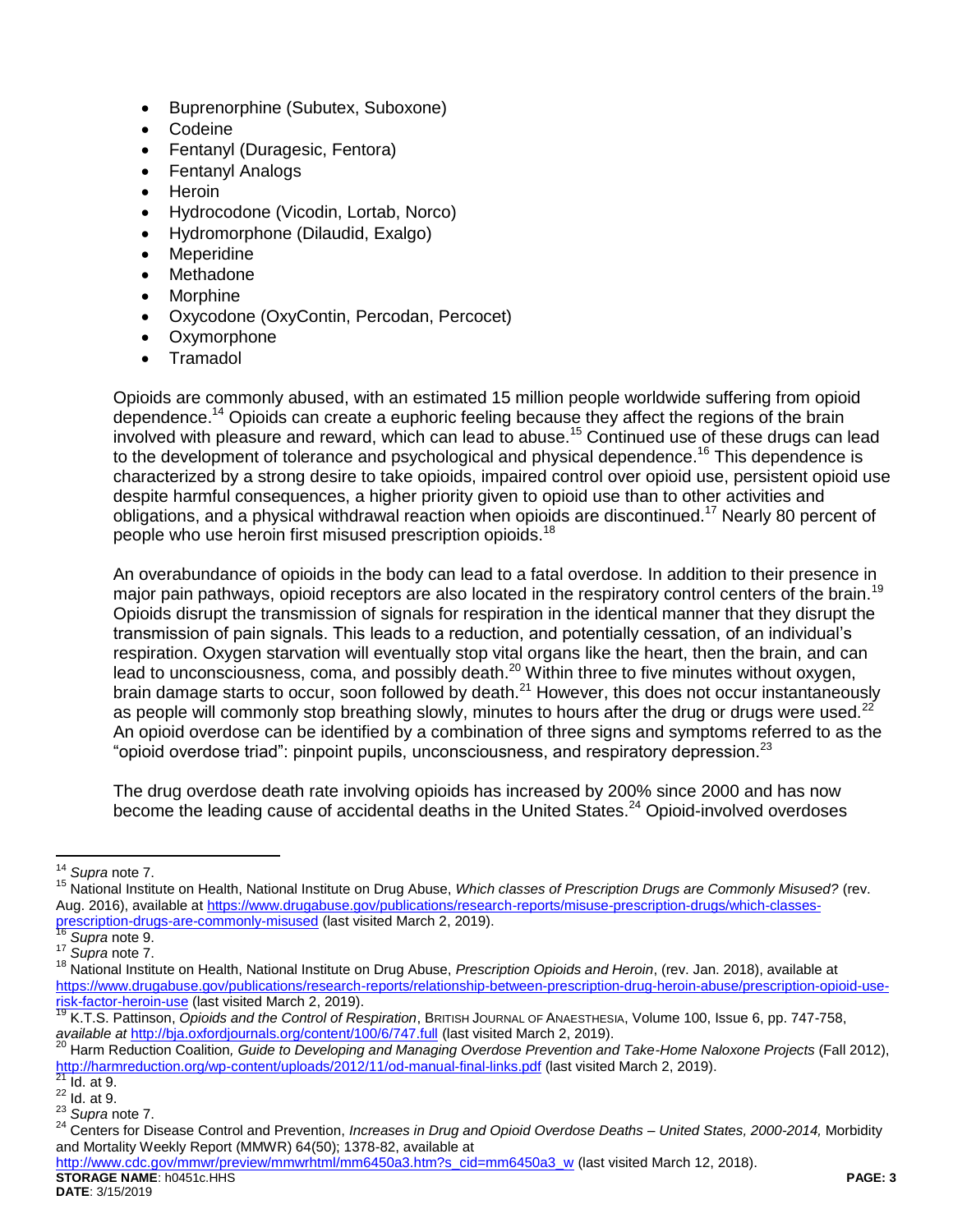accounted for two-thirds of drug overdose deaths from 2015 to 2016.<sup>25</sup> Nationwide, in 2017, there were 47,600 deaths that involved an opioid (licit or illicit), and 17,029 people died from overdoses involving prescription opioids.<sup>26</sup> The most common drugs involved in prescription opioid overdose deaths were methadone, oxycodone, and hydrocodone.<sup>27</sup> In 2017, in Florida, heroin caused 944 deaths, fentanyl and fentanyl analogs caused 3,331 deaths, oxycodone caused 610 deaths, and hydrocodone caused 226 deaths. $^{28}$ 

### Controlled Substance Prescribing for Chronic Pain in Florida

As of January 1, 2012, every physician, podiatrist, or dentist, who prescribes controlled substances in the state to treat chronic nonmalignant pain,<sup>29</sup> must register as a controlled substance prescribing practitioner and comply with certain practice standards specified in statute and rule.<sup>30</sup> Before prescribing controlled substances to treat chronic nonmalignant pain, a practitioner must: $31$ 

- Complete a medical history and a physical examination of the patient which must be documented in the patient's medical record and include:
	- o The nature and intensity of the pain;
	- o Current and past treatments for pain;
	- o Underlying or coexisting diseases or conditions;
	- $\circ$  The effect of the pain on physical and psychological function;
	- o A review of previous medical records and diagnostic studies;
	- o A history of alcohol and substance abuse; and
	- $\circ$  Documentation of the presence of one or recognized medical indications for the use of a controlled substance.
- Develop a written plan for assessing the patient's risk for aberrant drug-related behavior and monitor such behavior throughout the course of controlled substance treatment;
- Develop a written individualized treatment plan for each patient stating the objectives that will be used to determine treatment success;
- Discuss the risks and benefits of using controlled substances, including the risks of abuse and addiction, as well as the physical dependence and its consequences with the patient; and
- Enter into a controlled substance agreement with each patient that must be signed by the patient or legal representative and by the prescribing practitioner and include:
	- o The number and frequency of prescriptions and refills;
	- $\circ$  A statement outlining expectations for patient's compliance and reasons for which the drug therapy may be discontinued; and
	- $\circ$  An agreement that the patient's chronic nonmalignant pain only be treated by a single treating practitioner unless otherwise authorized and documented in the medical record.

A prescribing practitioner must see a patient being treated with controlled substances for chronic nonmalignant pain at least once every three months, and must maintain detailed medical records relating to such treatment.<sup>32</sup> Patients at special risk for drug abuse or diversion may require consultation with or a referral to an addiction medicine physician or a psychiatrist.<sup>33</sup> The prescribing

 $\overline{a}$ 

<sup>25</sup> Centers for Disease Control and Prevention, *Drug and Opioid-Involved Overdose Deaths – United States, 2013-2017,* Morbidity and Mortality Weekly Report (MMWR) 64(50); 1378-82, available at

 $26$  Id.

<sup>27</sup> Centers for Disease Control and Prevention*, Prescription Opioid Overdose Data*, (Dec. 19, 2018), available at <https://www.cdc.gov/drugoverdose/data/overdose.html> (last visited March 2, 2019).

Supra not[e 13.](#page-1-3)

<sup>29 &</sup>quot;Chronic nonmalignant pain" is defined as pain unrelated to cancer which persists beyond the usual course of disease or the injury that is the cause of the pain or more than 90 days after surgery. Section 456.44(1)(e), F.S.

<sup>30</sup> Chapter 2011-141, s. 3, Laws of Fla. (creating s. 456.44, F.S., effective July 1, 2011).

 $31$  Section 456.44(3), F.S.

<sup>32</sup> Section 456.44(3)(d), F.S.

 $33$  Section 456.44(3)(e), F.S.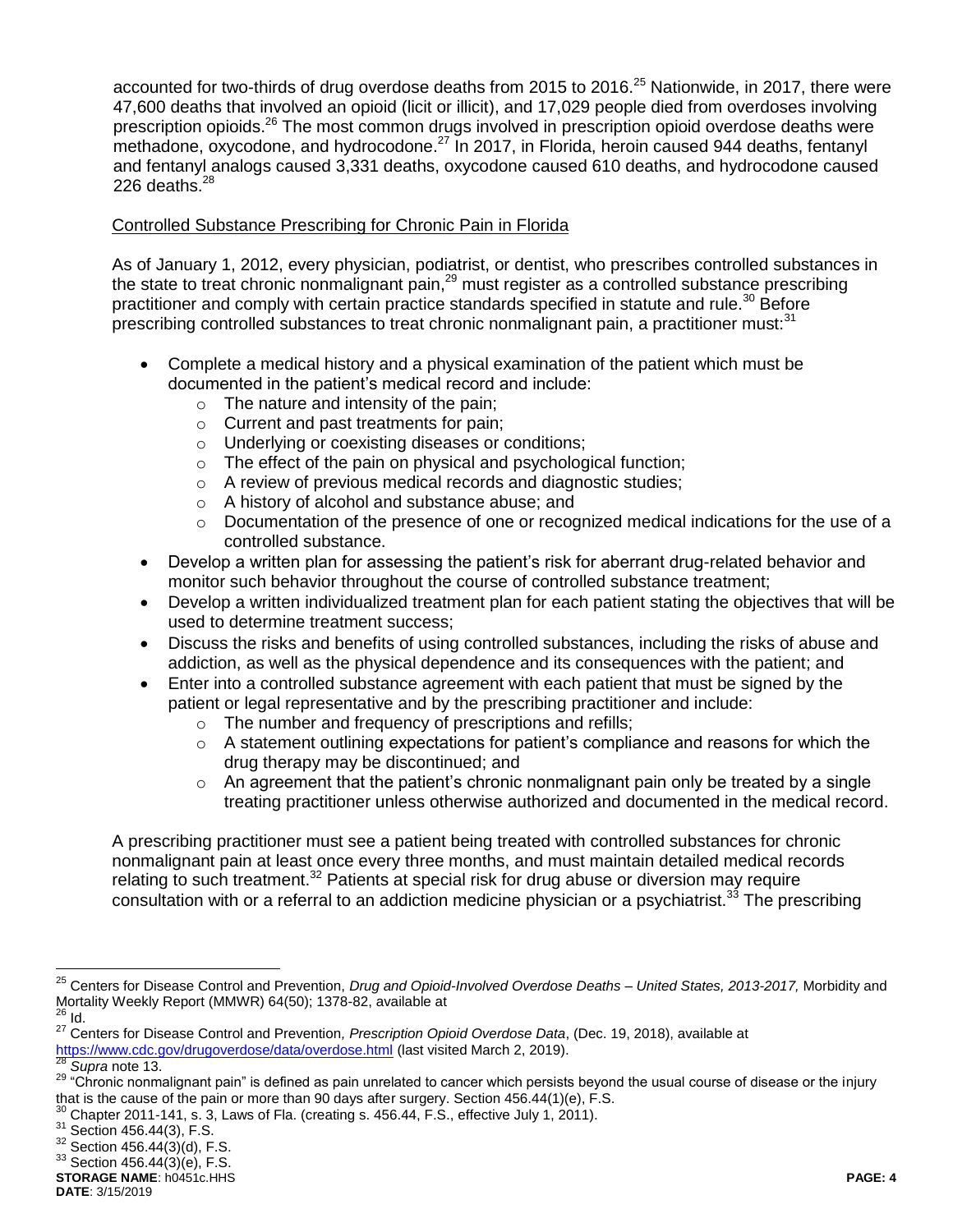practitioner must immediately refer a patient exhibiting signs or symptoms of substance abuse to a pain management physician, an addiction medicine specialist, or an addiction medicine facility.<sup>34</sup>

### Controlled Substance Prescribing for Acute Pain in Florida

Each health care regulatory board whose practitioners prescribe controlled substances must adopt rules establishing guidelines for prescribing controlled substances for acute pain, similar to guidelines established for the prescribing of controlled substances for chronic pain.<sup>35</sup> The Boards of Dentistry, Medicine, Nursing, Optometry, Osteopathic Medicine, and Podiatric Medicine, have adopted rules establishing standards that require, a health care practitioner to:<sup>36</sup>

- Conduct a medical history and physical examination of the patient and document the patient's medical record, including the presence of one or more recognized medical indications for the use of a controlled substance;
- Create and maintain a written treatment plan, including any further diagnostic evaluations or other treatments planned including non-opioid medications and treatments;
- Obtain informed consent and agreement for treatment, including discussing the risks and benefits of using a controlled substance; expected pain intensity, duration, options; and use of pain medications, non-medication therapies, and common side effects;
- Periodically review the treatment plan;
- Refer the patient, as necessary, for additional evaluation and treatment in order to meet treatment goals;
- Maintain accurate and complete medical records; and
- Comply with all controlled substance laws and regulations.

A health care practitioner who fails to follow the guidelines established by the appropriate regulatory board is subject to disciplinary action against his or her license.

### Continuing Education on Controlled Substance Prescribing

All health care practitioners who are authorized to prescribe controlled substances must complete a board-approved 2-hour continuing education course, if not already required to complete such a course under his or her practice act. $37$  The course must address:

- Current standards on prescribing controlled substances, particularly opiates;
- Alternatives to the current standards on controlled substance prescribing;
- Nonpharmacological therapies;
- Prescribing emergency opioid antagonists; and
- Information on the risks of opioid addiction following all stages of treatment in the management of acute pain.

The course may be taken in a long distance format and must be included in the continuing education required for the biennial renewal of a health care practitioner's license. The department of health may not renew the license of a prescriber who fails to complete this continuing education requirement.

**STORAGE NAME**: h0451c.HHS **PAGE: 5** <sup>37</sup> Section 456.0301, F.S., Pursuant to s. 464.013(3)(b), F.S., an advanced registered nurse practitioner must complete at least 3 hours of continuing education hours on the safe and effective prescribing of controlled substances each biennial renewal cycle. Rules 64B8- 30.005(6) and 64B15-6.0035(6), F.A.C., requires physician assistants who prescribe controlled substances to complete 3 hours of continuing education on the safe and effective prescribing of controlled substance medications.

 $\overline{a}$ 

 $34$  Section 456.44(3)(g), F.S.

 $35$  Section 456.44(4), F.S.

<sup>36</sup> Rules 64B5-17.0045, 64B8-9.013, 64B9-4.017, 64B13-3.100, 64B15-14.005, 64B18-23.002, F.A.C., respectively.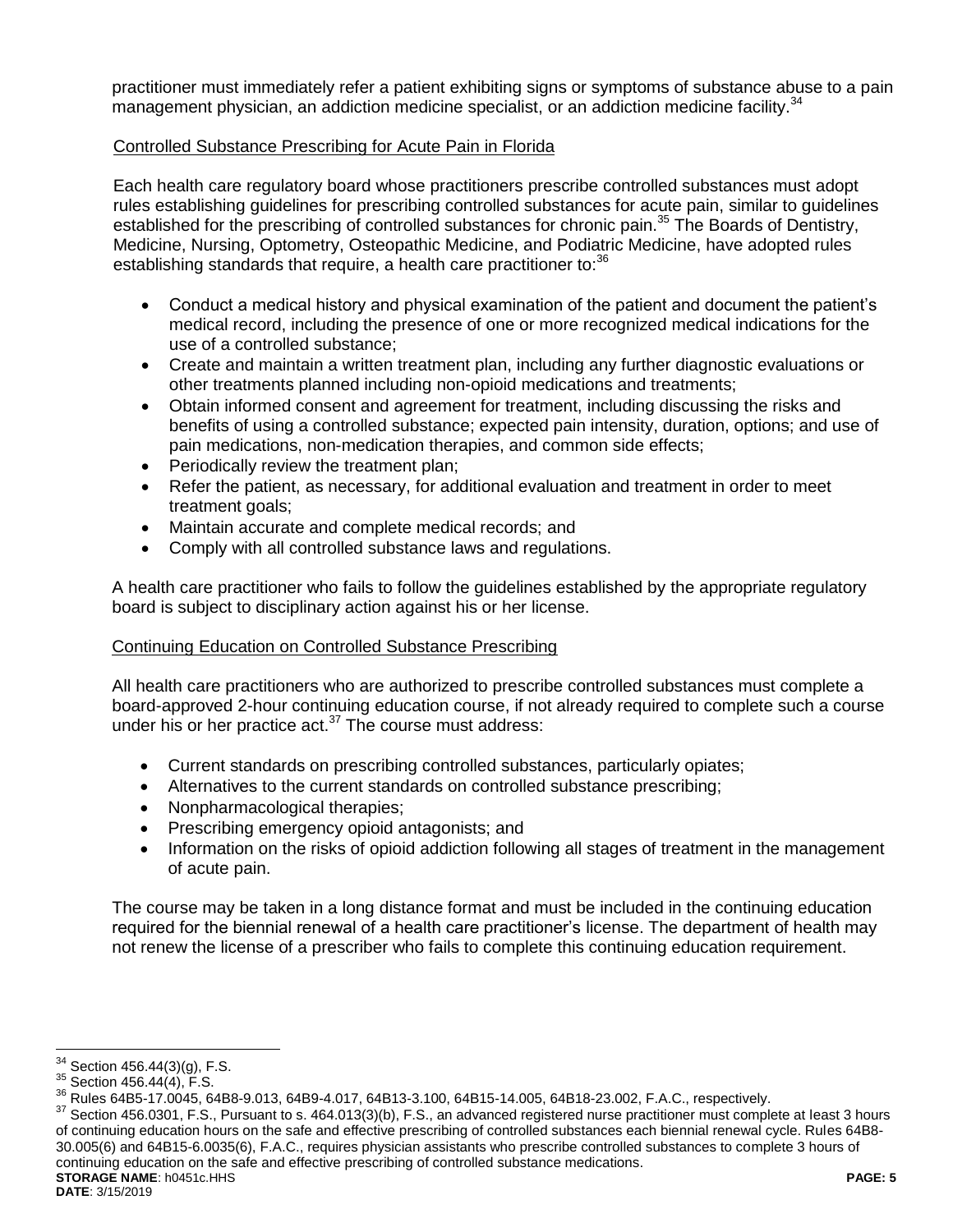#### Non-Opioid Alternatives

Using a non-opioid treatment option may eliminate the need for an opioid or reduce the amount of opioids used. The Center for Disease Control and Prevention's (CDC) guidelines for treating chronic pain, indicate that non-pharmacologic therapy and non-opioid pharmacologic therapy are the preferred manners of treatment for chronic pain.<sup>38</sup> Examples of non-opioid treatments include:<sup>39</sup>

- <span id="page-5-0"></span> Non-opioid medications, such as non-steroidal anti-inflammatory agents (NSAIDs), acetaminophen, corticosteroids, and topical products;
- Behavioral interventions, such as meditation:
- Environmental-based interventions, such as lighting alterations and music therapy; and
- Physical interventions, such as surgery, chiropractic care, acupuncture, physical therapy, and massage therapy.

The CDC also advises that opioid therapy should only be considered if the expected benefit to the patient outweighs the risk, and if used, should be combined with non-pharmacologic and non-opioid pharmacologic therapy.<sup>40</sup>

### **Effect of the Proposed Changes**

CS/CS/HB 451 requires the Department of Health (DOH) to develop and make available on its website an educational pamphlet regarding the use of non-opioid alternatives to treat pain. The pamphlet must address, at a minimum:

- Available non-opioid alternatives, including non-opioid medications and drug products and other non-medication therapies; and
- The advantages and disadvantages of using a non-opioid alternative.

The bill requires a health care practitioner, prior to providing medical treatment or anesthesia or prescribing an opioid, to inform the patient of non-opioid alternatives for treating pain and discuss the advantages and disadvantages of using such alternatives. The health care practitioner must document the discussion in the patient's medical record and provide copy of the pamphlet produced by DOH to the patient. These requirements do not apply when a health care practitioner is providing emergency care or services.<sup>41</sup>

The bill provides an effective date of July 1, 2019.

B. SECTION DIRECTORY:

**Section 1:** Amends s. 456.44, F.S., relating to controlled substance prescribing. **Section 2:** Provides an effective date of July 1, 2019.

## **II. FISCAL ANALYSIS & ECONOMIC IMPACT STATEMENT**

A. FISCAL IMPACT ON STATE GOVERNMENT:

<sup>38</sup> <sup>38</sup> Centers for Disease Control and Prevention, *Guideline for Prescribing Opioids for Chronic Pain,* available at [https://www.cdc.gov/drugoverdose/pdf/Guidelines\\_Factsheet-a.pdf](https://www.cdc.gov/drugoverdose/pdf/Guidelines_Factsheet-a.pdf) (last visited March 6, 2019).

<sup>39</sup> The Joint Commission, *Non-Pharmacologic and Non-Opioid Solutions for Pain Management*, QUICK SAFETY 44 (Aug. 2018), available at [https://www.jointcommission.org/assets/1/23/QS\\_Nonopioid\\_pain\\_mgmt\\_8\\_15\\_18\\_FINAL1.PDF](https://www.jointcommission.org/assets/1/23/QS_Nonopioid_pain_mgmt_8_15_18_FINAL1.PDF) (last visited March 6, 2019.

Supra not[e 38.](#page-5-0)

<sup>41 &</sup>quot;Emergency care and services" means medical screening, examination, and evaluation by a physician or other authorized personnel under the supervision of a physician to determine if an emergency medical condition exists and, if it does, the care, treatment, or surgery by a physician necessary to relive or eliminate the emergency medical condition, within the service capability of the facility (s.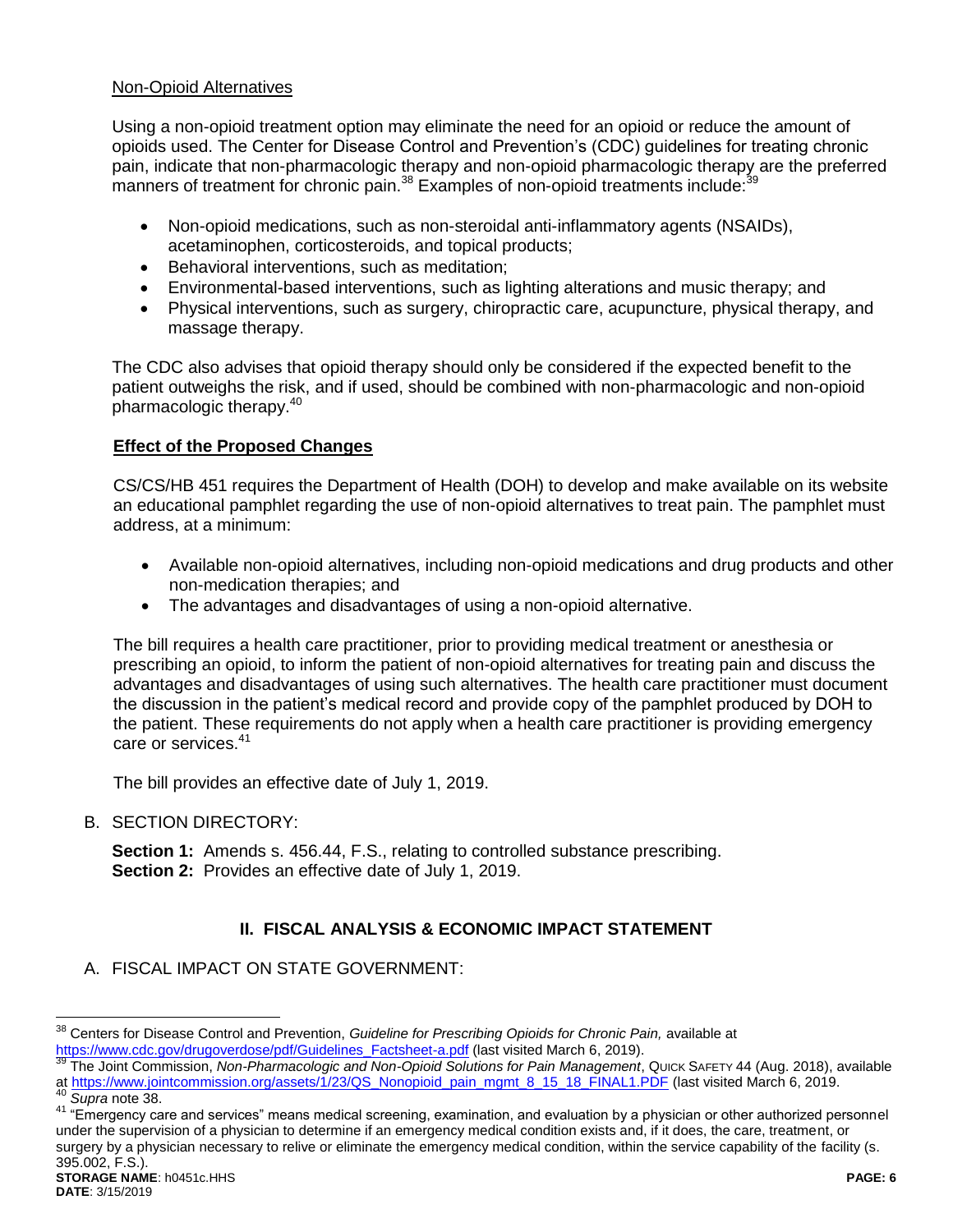1. Revenues:

None.

2. Expenditures:

DOH will incur a non-recurring, insignificant negative fiscal impact related to development of the educational brochure on non-opioid alternatives and updating the departmental website, which current resources are adequate to absorb.

- B. FISCAL IMPACT ON LOCAL GOVERNMENTS:
	- 1. Revenues:

None.

2. Expenditures:

None.

- C. DIRECT ECONOMIC IMPACT ON PRIVATE SECTOR: None.
- D. FISCAL COMMENTS: None.

# **III. COMMENTS**

- A. CONSTITUTIONAL ISSUES:
	- 1. Applicability of Municipality/County Mandates Provision: Not applicable. The bill does not appear to affect county or municipal governments.
	- 2. Other:
- B. RULE-MAKING AUTHORITY:

DOH has sufficient rule-making authority to implement the bill's provisions.

C. DRAFTING ISSUES OR OTHER COMMENTS:

None.

# **IV. AMENDMENTS/ COMMITTEE SUBSTITUTE CHANGES**

On March 5, 2019, the Health Quality Subcommittee adopted a strike-all amendment and reported the bill favorably as a committee substitute. The strike-all amendment:

- Removed the requirement that DOH develop and publish on its website a non-opioid directive form.
- Required DOH to develop and publish on its website an educational pamphlet regarding the use of non-opioid alternatives to treat pain.
- Required a health care practitioner to discuss non-opioid alternatives prior to providing medical treatment or anesthesia or a prescription, except when providing emergency care or services.